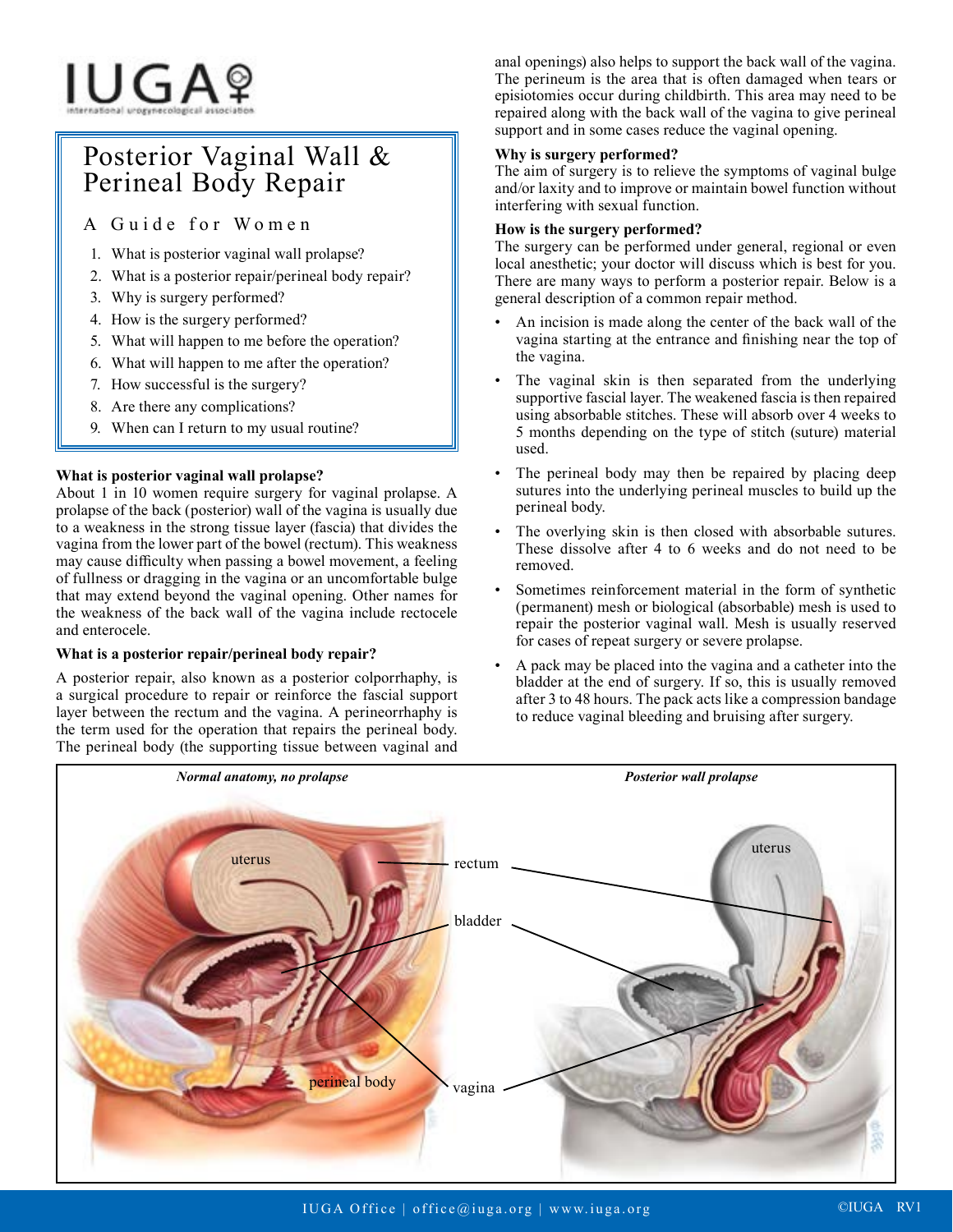• Commonly, posterior vaginal repair surgery may also be combined with other surgery such as vaginal hysterectomy, anterior vaginal wall repair or incontinence surgery.

#### **What will happen to me before the operation?**

You will be asked about your general health and medication that you are taking. Any necessary investigations (for example, blood tests, ECG, chest x-ray) will be organized. You will also receive information about your admission, hospital stay, operation, pre- and post-operative care.

#### **What will happen to me after the operation?**

When you wake up from the anesthetic you will have a drip to give you fluids and may have a catheter in your bladder. The surgeon may have placed a pack inside the vagina to reduce any bleeding into the tissues. Both the pack and the catheter are usually removed within 24 hours of the operation.

It is normal to get a discharge for 4 to 6 weeks after surgery. This is due to the presence of stitches in the vagina; as the stitches absorb the discharge will gradually reduce. If the discharge has an offensive odor contact your doctor. You may get some blood-stained discharge immediately after surgery or starting about a week after surgery. This blood is usually quite thin and old, brownish looking and is the result of the body breaking down blood trapped under the skin.

### **How successful is the surgery?**

Quoted success rates for posterior vaginal wall repair are 80-

90%. There is a chance that the prolapse might come back in the future, or another part of the vagina may prolapse.

About 50% of women who have symptoms such as incomplete bowel emptying or constipation will have improvement in their symptoms following surgery.

#### **Are there any complications?**

With any operation there is always a risk of complications. The following general complications can happen after any surgery:

- *• Anesthetic problems.* With modern anesthetics and monitoring equipment, complications due to anesthesia are very rare, but can happen.
- *• Bleeding.* Serious bleeding requiring blood transfusion is unusual following vaginal surgery (less than 1%).
- *• Post-operative infection.* Although antibiotics are often given just before surgery and all attempts are made to keep surgery sterile, there is a small chance of developing an infection in the vagina or pelvis.
- *• Bladder infections (cystitis).* Bladder infections occur in about 6% of women after surgery and are more common if a catheter has been used. Symptoms include burning or stinging when passing urine, urinary frequency and sometimes blood in the urine. Cystitis is usually easily treated by a course of antibiotics.